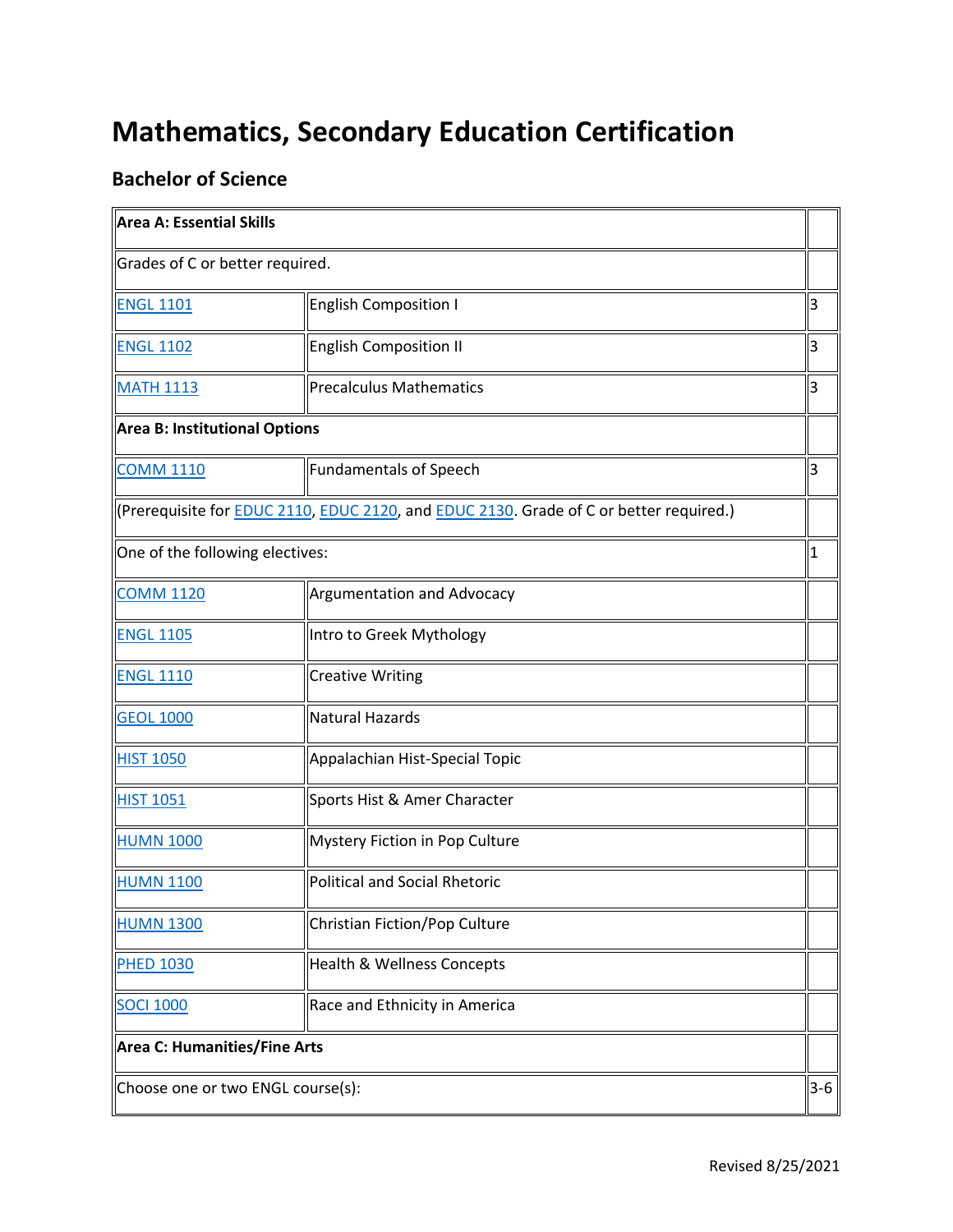| <b>ENGL 2111</b>                       | World Literature I                                       |         |
|----------------------------------------|----------------------------------------------------------|---------|
| <b>ENGL 2112</b>                       | World Literature II                                      |         |
| <b>ENGL 2120</b>                       | British Literature I                                     |         |
| <b>ENGL 2121</b>                       | <b>British Literature II</b>                             |         |
| <b>ENGL 2130</b>                       | American Literature I                                    |         |
| <b>ENGL 2131</b>                       | American Literature II                                   |         |
| <b>ENGL 2201</b>                       | Intro to Film as Literature                              |         |
|                                        | If only one ENGL course chosen add one of the following: | $0 - 3$ |
| <b>ARTS 1100</b>                       | <b>Art Appreciation</b>                                  |         |
| <b>HUMN 1201</b>                       | <b>Expressions of Culture I</b>                          |         |
| <b>HUMN 1202</b>                       | <b>Expressions of Culture II</b>                         |         |
| <b>MUSC 1100</b>                       | <b>Music Appreciation</b>                                |         |
| <b>MUSC 1110</b>                       | <b>World Music</b>                                       |         |
| <b>MUSC 1120</b>                       | <b>American Music</b>                                    |         |
| <b>THEA 1100</b>                       | Theatre Appreciation                                     |         |
| Area D: Science/Mathematics/Technology |                                                          |         |
| <b>MATH 2253</b>                       | Calculus and Analytic Geom I*                            | 4       |
|                                        | One of the following Laboratory Science Sequences:       | 8       |
| <b>BIOL 1107K</b>                      | Principles of Biology I                                  |         |
| & <b>BIOL 1108K</b>                    | and Principles of Biology II                             |         |
| <b>CHEM 1211K</b>                      | Principles of Chemistry I                                |         |
| & CHEM 1212K                           | and Principles of Chemistry II                           |         |
| <b>PHYS 1111K</b>                      | Introductory Physics I                                   |         |
| or <b>PHYS 2211K</b>                   | Principles of Physics I                                  |         |
| <b>PHYS 1112K</b>                      | Introductory Physics II                                  |         |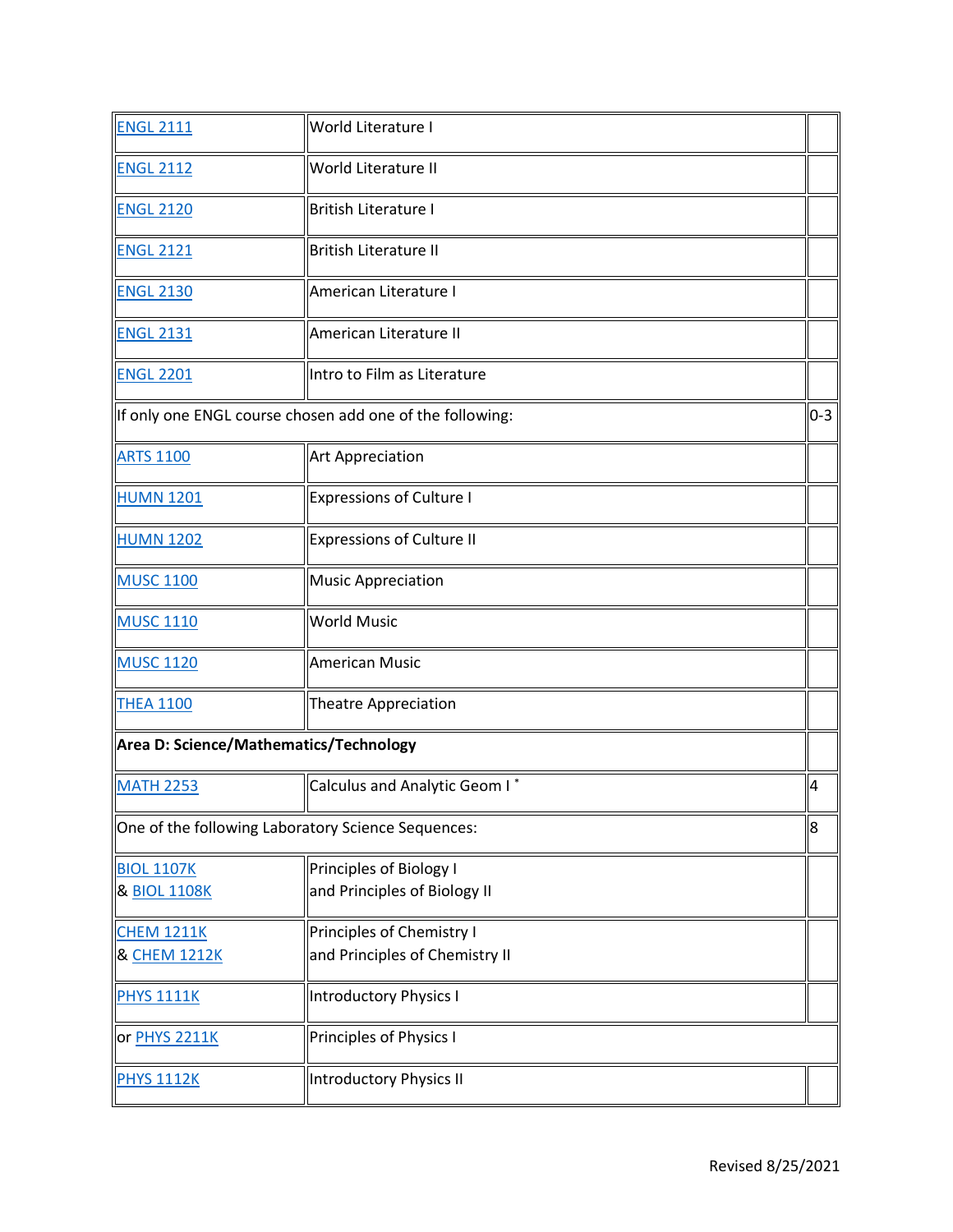| or <b>PHYS 2212K</b>              | Principles of Physics II                                |    |
|-----------------------------------|---------------------------------------------------------|----|
| <b>PHYS 2211K</b><br>& PHYS 2212K | Principles of Physics I<br>and Principles of Physics II |    |
| <b>Area E: Social Sciences</b>    |                                                         |    |
| <b>HIST 2111</b>                  | United States History to 1877                           | 3  |
| or HIST 2112                      | United States Hist since 1877                           |    |
| <b>POLS 1101</b>                  | <b>American Government</b>                              | lз |
|                                   | Two of the following electives:                         |    |
| <b>ANTH 1103</b>                  | Intro to Cultural Anthropology                          |    |
| <b>ECON 2105</b>                  | Principles of Macroeconomics                            |    |
| <b>ECON 2106</b>                  | Principles of Microeconomics                            |    |
| <b>GEOG 1100</b>                  | Introduction to Geography                               |    |
| <b>GEOG 1101</b>                  | Intro to Human Geography                                |    |
| <b>GEOG 1111</b>                  | Intro to Physical Geography                             |    |
| <b>HIST 1111</b>                  | World Civilization to 1650 CE                           |    |
| <b>HIST 1112</b>                  | World Civilization since 1650                           |    |
| <b>HIST 2111</b>                  | United States History to 1877                           |    |
| <b>HIST 2112</b>                  | United States Hist since 1877                           |    |
| <b>PHIL 1103</b>                  | Intro to World Religions                                |    |
| <b>PHIL 2010</b>                  | Intro to Philosophical Issues                           |    |
| <b>PHIL 2020</b>                  | Logic and Critical Thinking                             |    |
| <b>POLS 2101</b>                  | Intro to Political Science                              |    |
| <b>POLS 2201</b>                  | <b>State and Local Government</b>                       |    |
| <b>POLS 2301</b>                  | Comparative Politics                                    |    |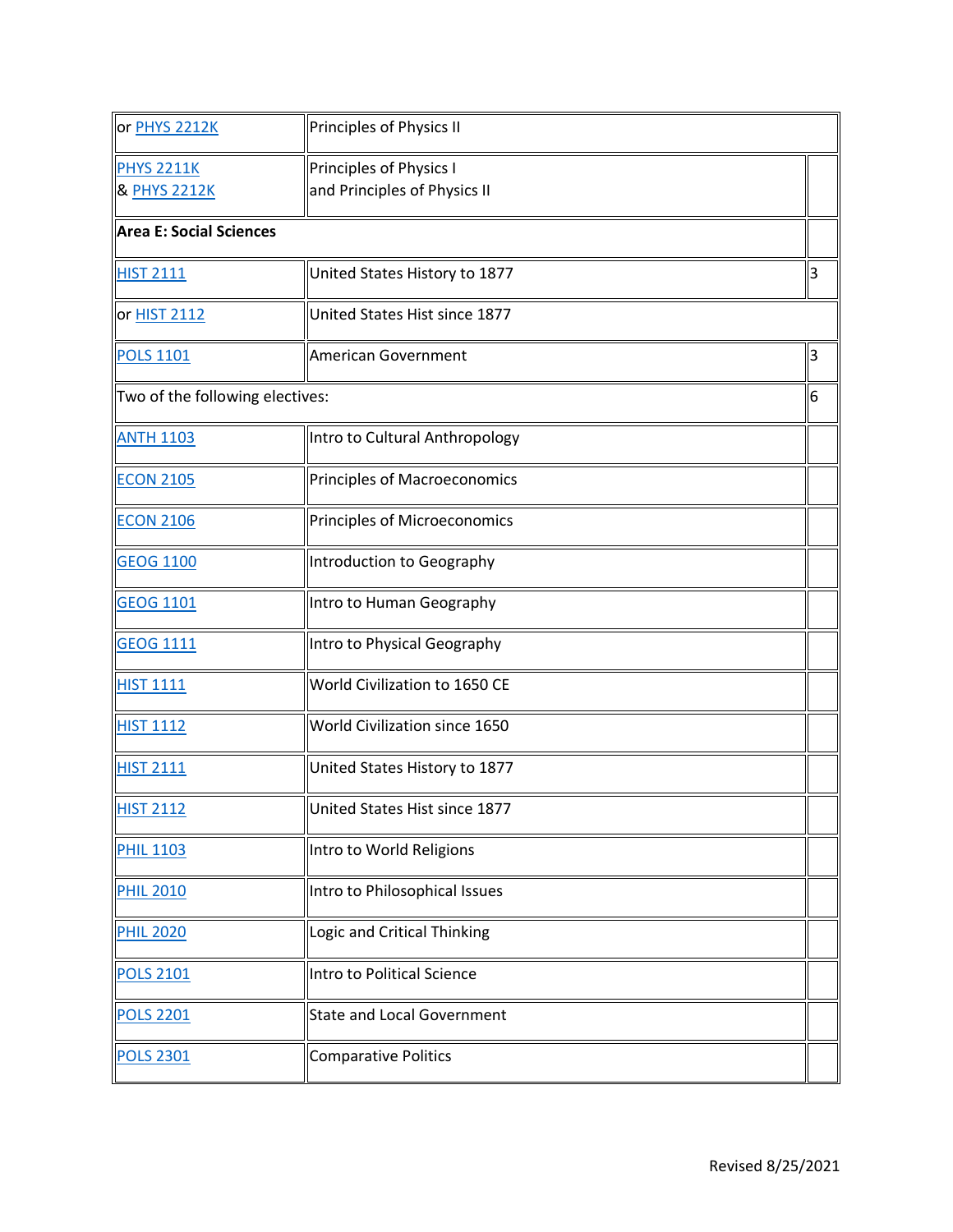| <b>POLS 2401</b>                | <b>International Relations</b>                                                                         |   |
|---------------------------------|--------------------------------------------------------------------------------------------------------|---|
| <b>PSYC 1101</b>                | Introduction to Psychology                                                                             |   |
|                                 | (Prerequisite for <b>EDUC 2110, EDUC 2120</b> , and <b>EDUC 2130</b> . Grade of C or better required.) |   |
| <b>PSYC 2101</b>                | Psychology of Adjustment                                                                               |   |
| <b>PSYC 2103</b>                | Human Development                                                                                      |   |
| <b>SOCI 1101</b>                | Introduction to Sociology                                                                              |   |
| <b>SOCI 1160</b>                | Social Problems                                                                                        |   |
| Area F: Major Related           |                                                                                                        |   |
| Grades of C or better required. |                                                                                                        |   |
| <b>CMPS 1301</b>                | Principles of Programming I                                                                            | 3 |
| <b>MATH 2254</b>                | <b>Calculus and Analytic Geom II</b>                                                                   | 4 |
| <b>MATH 2255</b>                | <b>Calculus and Analytic Geom III</b>                                                                  | 4 |
| <b>MATH 2256</b>                | Introduction to Linear Algebra                                                                         | 3 |
| <b>MATH 2403</b>                | <b>Differential Equations</b>                                                                          | 4 |
| Upper Level Required Courses    |                                                                                                        |   |
| <b>MATH 3101</b>                | Intro to Advanced Mathematics                                                                          | 3 |
| <b>MATH 3201</b>                | Geometry                                                                                               | 3 |
| <b>MATH 4001</b>                | <b>History of Mathematics</b>                                                                          | 3 |
| <b>MATH 4101</b>                | Abstract Algebra I                                                                                     | 3 |
| <b>MATH 4201</b>                | Number Theory                                                                                          | 3 |
| <b>MATH 4301</b>                | <b>Graph Theory</b>                                                                                    | 3 |
| <b>MATH 4601</b>                | Real Analysis I                                                                                        | 4 |
| <b>MATH 4701</b>                | <b>Probability and Statistics I</b>                                                                    | 3 |
| Upper Level Math Electives      |                                                                                                        |   |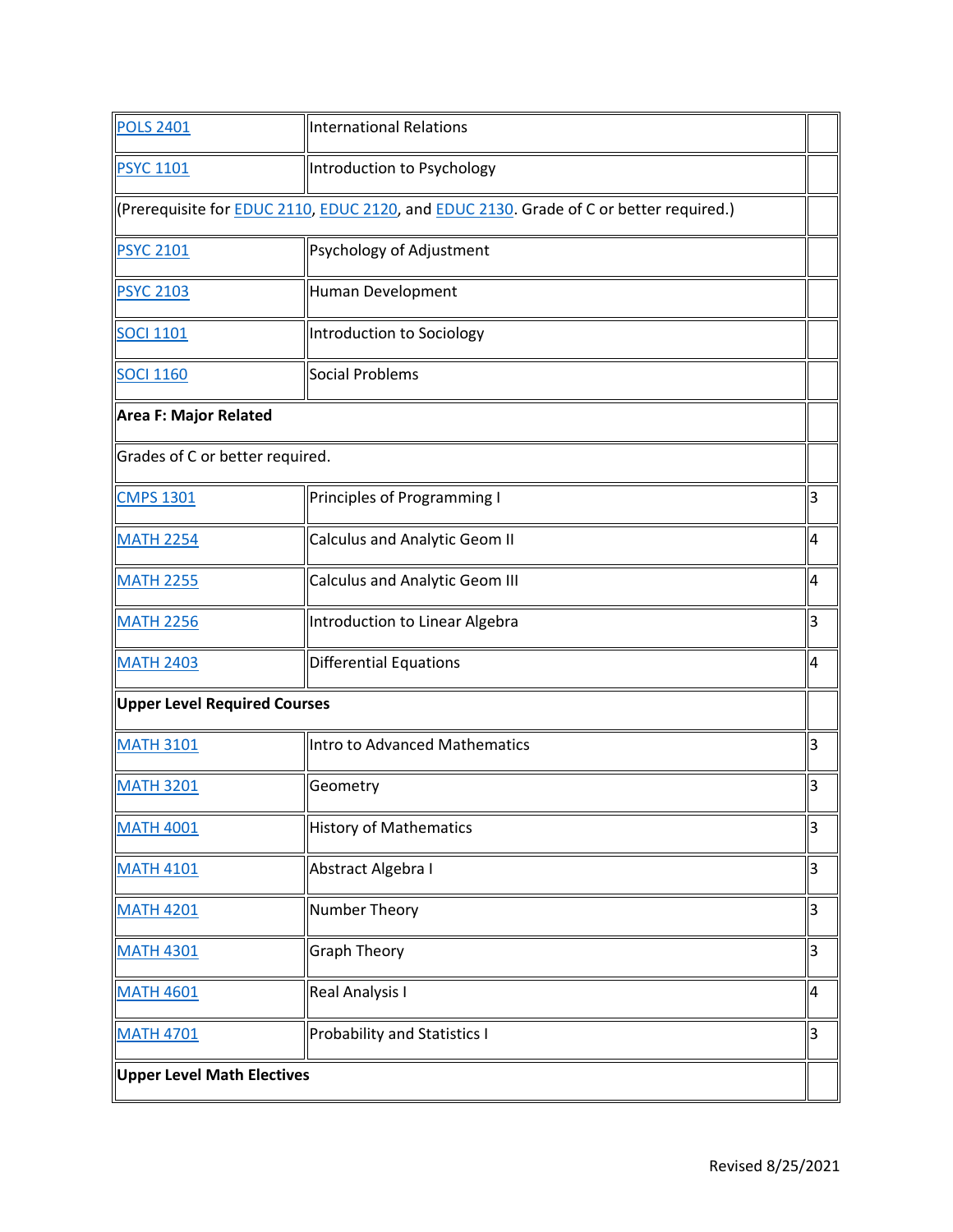| Choose one of the following: |                                                                                                                                                                                                                                                                                                                                                                                                                                                                                                          | 3              |
|------------------------------|----------------------------------------------------------------------------------------------------------------------------------------------------------------------------------------------------------------------------------------------------------------------------------------------------------------------------------------------------------------------------------------------------------------------------------------------------------------------------------------------------------|----------------|
| <b>MATH 4102</b>             | Abstract Algebra II                                                                                                                                                                                                                                                                                                                                                                                                                                                                                      |                |
| <b>MATH 4602</b>             | <b>Real Analysis II</b>                                                                                                                                                                                                                                                                                                                                                                                                                                                                                  |                |
| <b>MATH 4702</b>             | Probability and Statistics II                                                                                                                                                                                                                                                                                                                                                                                                                                                                            |                |
|                              |                                                                                                                                                                                                                                                                                                                                                                                                                                                                                                          |                |
| <b>Education Courses</b>     |                                                                                                                                                                                                                                                                                                                                                                                                                                                                                                          |                |
|                              | Prior to enrollment in <b>EDUC 2110, EDUC 2120</b> , and <b>EDUC 2130</b> , students must have taken<br>PSYC 1101, COMM 1110, and Area A courses with grades of C or better. Approved Background<br>$\parallel$ check, proof of professional Liability Insurance, completion of the mandated reporter training<br>course, and a passing score on an Ethics assessment are also required. EDUC 2110, EDUC 2120,<br>EDUC 2130 must be completed with grades of C or better prior to acceptance into PES 1. |                |
| <b>EDUC 2110</b>             | Investig Critical/Contem Issue (Includes 10 hrs of practicum)                                                                                                                                                                                                                                                                                                                                                                                                                                            | 3              |
| <b>EDUC 2120</b>             | Expl Socio-Cultural Perspect (Includes 10 hrs of practicum)                                                                                                                                                                                                                                                                                                                                                                                                                                              | 3              |
| <b>EDUC 2130</b>             | Exploring Learning/Teaching (Includes 10 hrs of practicum)                                                                                                                                                                                                                                                                                                                                                                                                                                               | 3              |
|                              |                                                                                                                                                                                                                                                                                                                                                                                                                                                                                                          |                |
|                              | Professional Education Semester 1 (Block I) - Fall Semester                                                                                                                                                                                                                                                                                                                                                                                                                                              |                |
|                              | Prior to enrollment in PES I courses, students must be accepted to the Teacher Education Program<br>and have completed 8 credit hours of Mathematics with grades of C or better.                                                                                                                                                                                                                                                                                                                         |                |
| <b>EDUC 3902</b>             | Curric/Asses Secondary Teacher                                                                                                                                                                                                                                                                                                                                                                                                                                                                           | 3              |
| <b>EDUC 3272</b>             | Class Mgmt Sec Ed Field Exp I                                                                                                                                                                                                                                                                                                                                                                                                                                                                            | 2              |
|                              |                                                                                                                                                                                                                                                                                                                                                                                                                                                                                                          |                |
|                              | Professional Education Semester 2 (Block II) - Spring Semester                                                                                                                                                                                                                                                                                                                                                                                                                                           |                |
| with grades of C or better.  | Prior to enrollment in PES II courses, students must have completed <b>EDUC 3902</b> and EDUC 3272                                                                                                                                                                                                                                                                                                                                                                                                       |                |
| <b>EDUC 3273</b>             | Class Mgmt Sec Ed Field Exp II                                                                                                                                                                                                                                                                                                                                                                                                                                                                           | 2              |
| <b>EDUC 4901</b>             | Methods/Strat Teach Sec Stu                                                                                                                                                                                                                                                                                                                                                                                                                                                                              | $\overline{3}$ |
|                              |                                                                                                                                                                                                                                                                                                                                                                                                                                                                                                          |                |